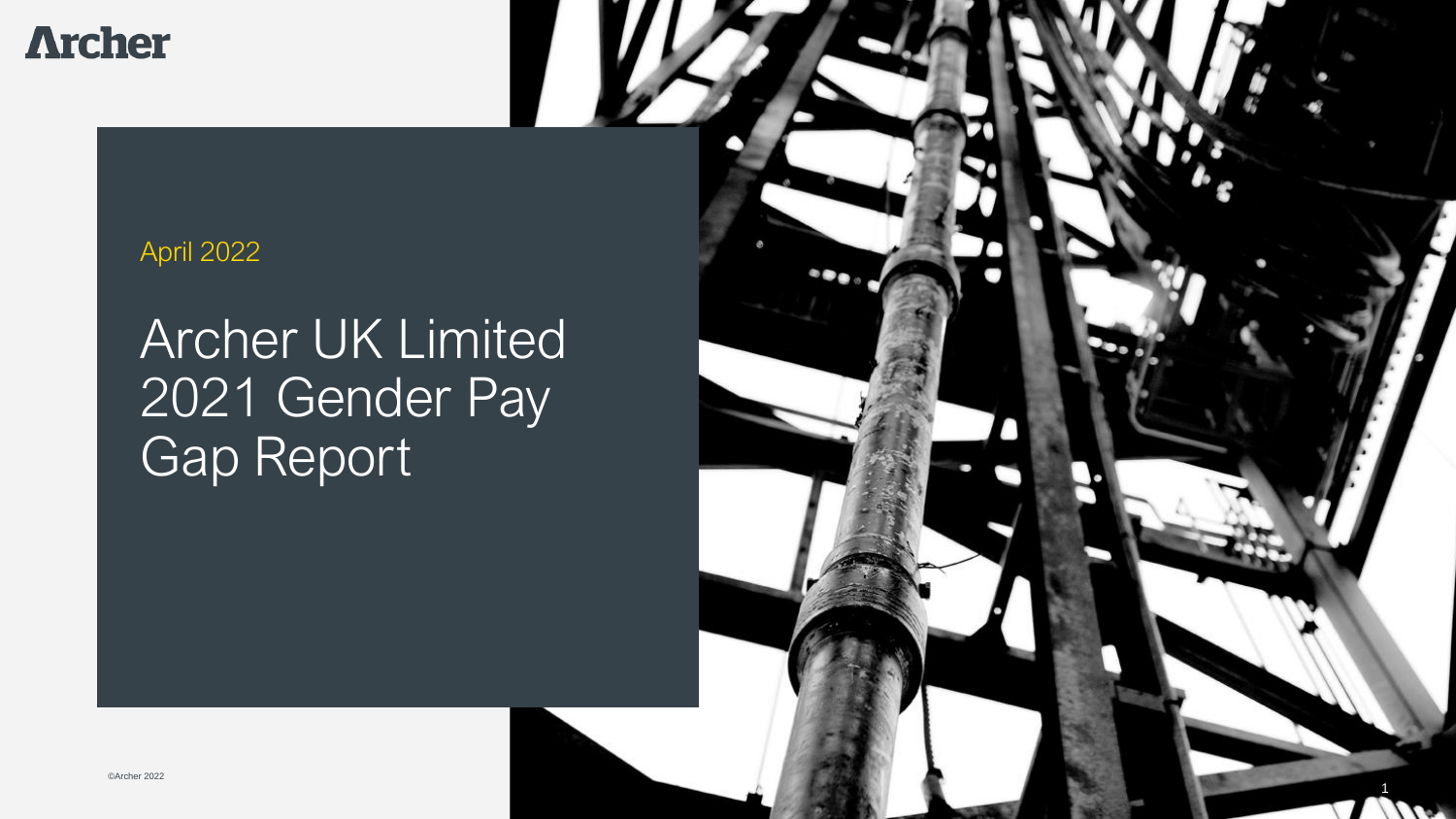## 2021 Gender Pay Gap Report

Archer presents its Gender Pay Gap Report in the UK for 2021.

In common with other companies operating in the oil and gas sector and with a substantial presence in offshore environments, our pay statistics show some significant gaps and discrepancies in pay between genders. This is a reflection of an industry wide dominance of male employees in offshore and onshore operational positions, both of which attract higher salaries compared with the average across all industries, and we firmly believe is not a reflection of any unfair pay practices or gender bias. We have analysed the data and trends since the last publication later in the report and outlined the steps we are taking to try to address the gap.



We take pride in our work and our global workforce of 4,500 skilled personnel who are at the Proportion of employees in each pay quartile heart of our business. We are committed to equality across all aspects of our business, and to build a working environment which fosters inclusion and opportunities for all employees.

The UK government's Gender Pay Gap Reporting requires all companies with more than 250 employees to publish details of its gender pay gap – the difference between the average amount men and women are paid across the company. As in previous years, the following information is required to be published:

- Mean gender pay gap in hourly pay
- Median gender pay gap in hourly pay
- Mean bonus gender pay gap
- Median bonus gender pay gap
- Proportion of males and females receiving a bonus
- Proportion of males and females in each pay quartile

|                  | Hourly Base Pay | Bonus Pay |
|------------------|-----------------|-----------|
| Mean Pay Gap %   | $25.7\%$        | 34.5%     |
| Median Pay Gap % | $52.3\%$        | 38.5%     |

### Proportion of employees in receipt of a bonus



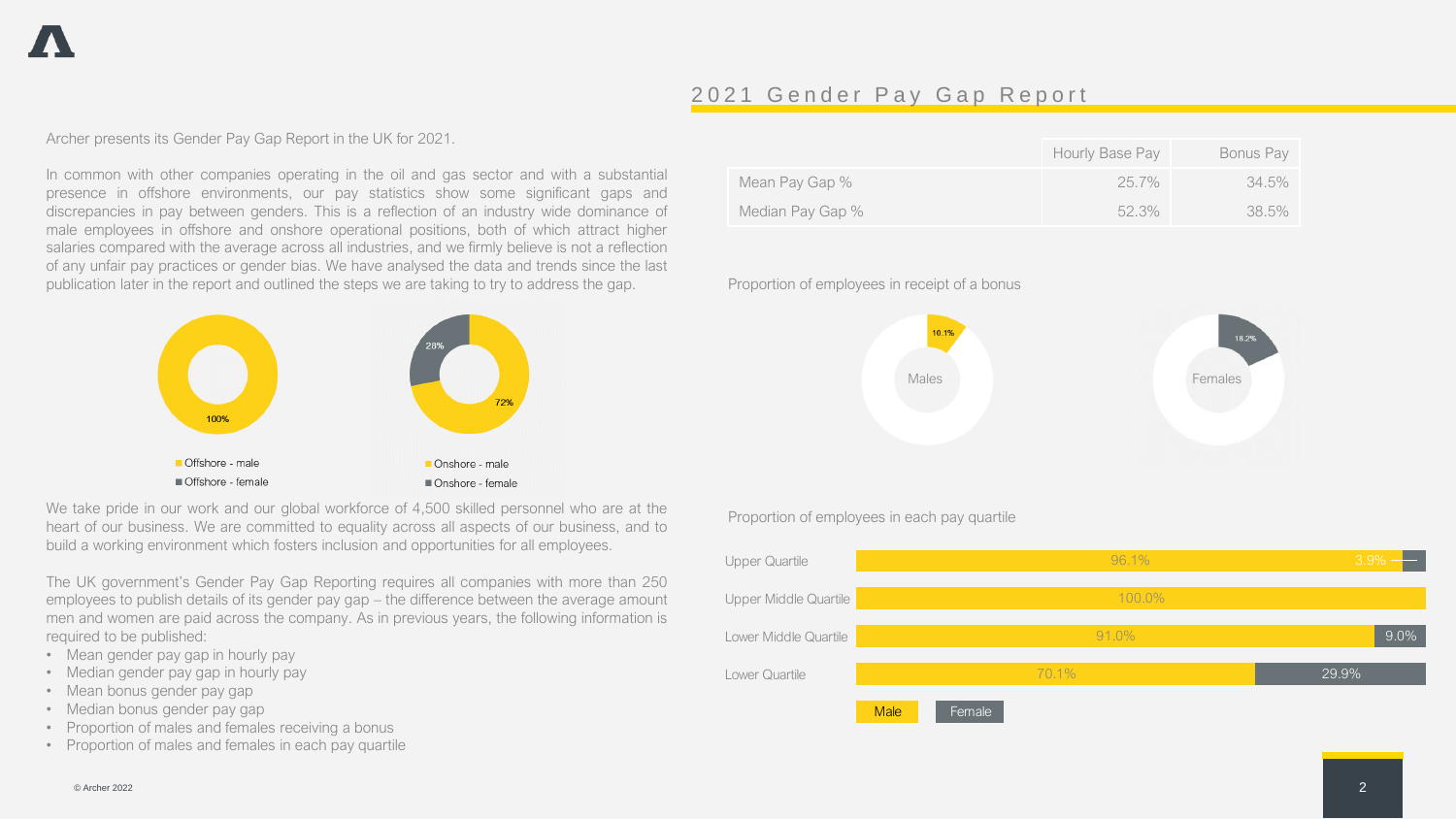# 2021 Gender Pay Gap Report

#### **Overview**

Archer UK Limited is an oil services company operating in a male dominated industry. As at April 2021, the company had 64.0% (2020 75.2%) of its workforce working on offshore platforms in the North Sea on a regular shift pattern of 3 weeks on the platform followed by the same period on shore leave.

We have a number of other field engineers who are often assigned to foreign locations for periods up to 6 weeks. The remaining staff work onshore in management, operational and administrative roles.

It is worth noting that Archer has a number of senior positions with responsibility for the UK based in its corporate base in Stavanger. A number of these positions are filled by females (notably our IT Director and QHSE Director) but are out with the scope of this report as they are employed by a Norwegian entity.

Globally, 21% of the female employees hold leadership positions within Archer.

#### Gender Split and Pay Gap

The harsh environment and required shift patterns for offshore workers means that typical salaries in this sector are higher than the UK average. While our recruitment process has a focus on equal opportunities we find that the vast majority of applicants looking to work in such environments are male. The company currently has no female employees working offshore in the UK, or UK based field engineers.

A dominance of males in these positions therefore leads to a higher gender pay gap than may be found in other industry sectors in the UK. Conversely, with relatively few female employees in the company compared with the male offshore workforce, changes within the onshore female workforce can have a disproportionate effect on the pay gap statistics. Since 2020, the mean gender pay gap has narrowed to 25.7% (2020 44.7%) but the median pay gap has increased to 52.3% (2020 43.0%). Similarly the mean bonus pay gap has narrowed to 34.5% (2020 44.2%) but the median bonus gap has increased to 38.5% (2020 -14.2%). These movements are driven by an increase in females in management positions onshore, combined with a reduced offshore workforce following a downturn in activity in 2020.

As in previous years we carried out an internal review of salaries; this confirmed that individuals in the same position are paid equally regardless of whether the role is filled by a male or female employee.

In the UK, it is recognised that in the oil and gas industry it is common for employees to progress from operational to management roles which explains why our upper quartile distributions are predominantly male.

#### **Conclusion**

Archer is committed to diversity and equality and following our core values. We pay equal remuneration for the same roles regardless of gender. All vacancies and promotion opportunities are advertised gender neutral. The gender pay gap reported in these statistics is significantly influenced by the following factors:

- The offshore industry continues to be dominated by male applicants and male employees in offshore and field engineer positions.
- A common career path is to progress from a senior position offshore to a management position onshore; these roles tend to be filled by males, having come from an offshore environment.
- A higher proportion of technical and engineering positions are filled by males.

We are confident our gender pay gap results are driven by the oil industry being male dominated and not due to any equal pay issues. We are committed to our employees and ensuring opportunities are available to everyone, as well as investing in our future talent to ensure we hire the right people for the job.

We already have a number of policies and processes in place to aid work life-balance for parents, equal opportunities and training and development opportunities, and we will continue to review and update these as required. However we do recognise that there are ways we can reduce our gender pay gap. We are committed to the following policies and actions in the short and medium term:

- Archer seeks to remedy the under representation of females by setting targets for diversity in recruitment. We are fully committed to the principle of equal opportunity and comply with the letter and spirit of all laws regarding fair employment practices and non-discrimination; this is outlined in our Human Rights Policy and Code of Conduct;
- Continually review our flexible working arrangements to allow women and men to remain in the workplace and support a work life balance;
- Raising awareness of the use of shared parental leave;
- Continue to ensure females are considered equally for opportunities during succession planning;
- We will continue to carry out annual pay review to ensure that male and female employees are paid equally in the same position;
- Monitor our recruitment processes to guard against any potential bias as far as is possible by ensuring shortlists are reviewed to include females where possible and interviews carried out are structured and consistent processes;
- Encourage development and promotion opportunities to employees of both genders;
- Ensure equal involvement and contribution from both males and females in our UK ESG Committee
- Work with universities and schools to raise awareness of opportunities for everyone in our industry.